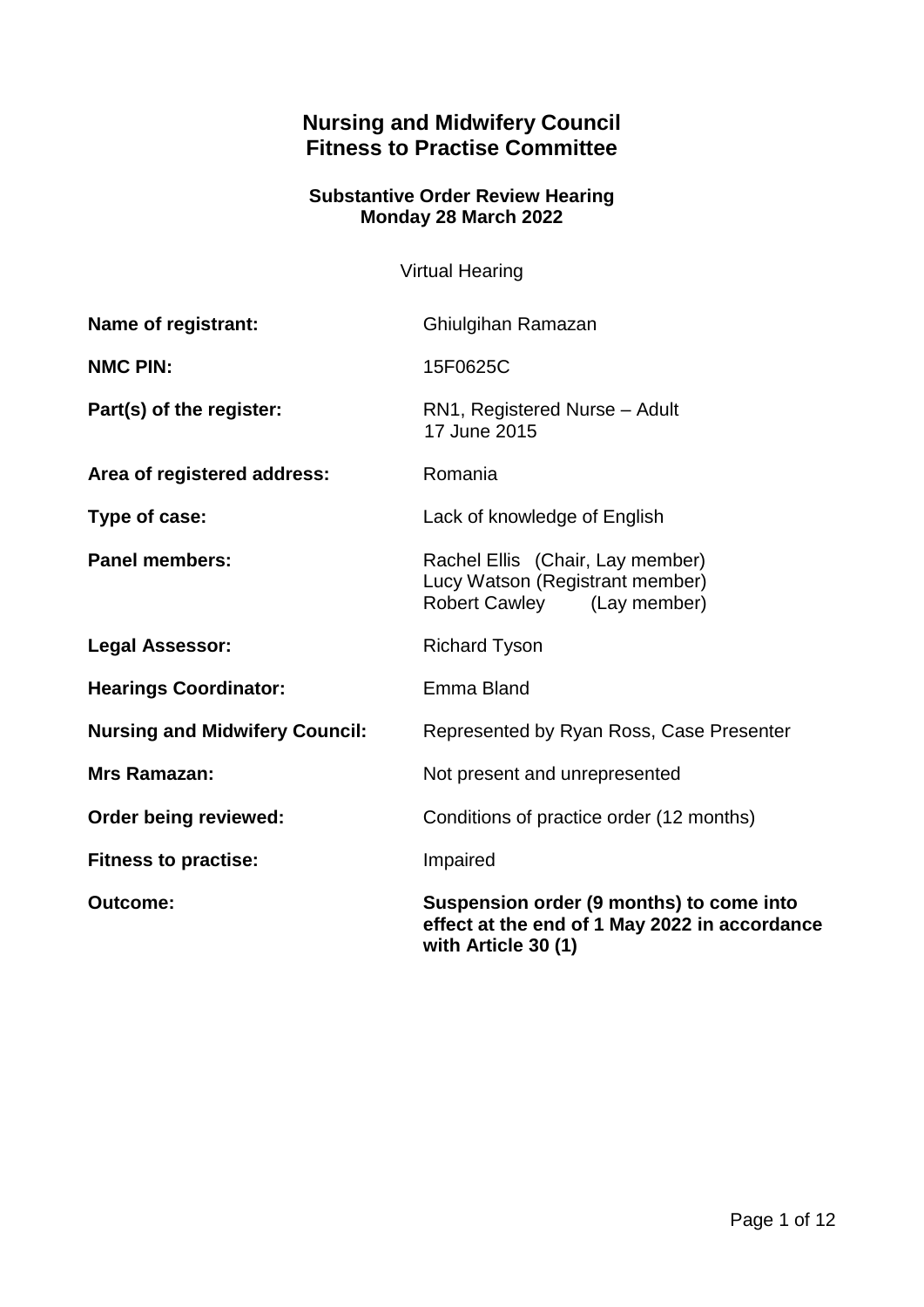### **Decision and reasons on service of Notice of Hearing**

The panel was informed at the start of this hearing that Mrs Ramazan was not in attendance and that the Notice of Hearing had been sent to her registered email address on 18 February 2022.

Mr Ross, on behalf of the Nursing and Midwifery Council (NMC), submitted that it had complied with the requirements of Rules 11 and 34 of the 'Nursing and Midwifery Council (Fitness to Practise) Rules 2004', as amended (the Rules).

The panel accepted the advice of the legal assessor.

The panel took into account that the Notice of Hearing provided details of the substantive order being reviewed, the time, date and virtual hearing link for the hearing and, amongst other things, information about Mrs Ramazan's right to attend, be represented and call evidence, as well as the panel's power to proceed in her absence.

In the light of all of the information available, the panel was satisfied that Mrs Ramazan has been served with notice of this hearing in accordance with the requirements of Rules 11 and 34.

#### **Decision and reasons on proceeding in the absence of Mrs Ramazan**

The panel next considered whether it should proceed in the absence of Mrs Ramazan. The panel had regard to Rule 21 and heard the submissions of Mr Ross who invited the panel to continue in the absence of Mrs Ramazan. Mr Ross informed the panel that there had been no recent engagement from Mrs Ramazan.

Mr Ross informed the panel that the Mrs Ramzan has not applied for an adjournment and there is no evidence to suggest that she intended to attend the hearing today. Moreover, there was no evidence to suggest that an adjournment would secure her attendance in the future. Mr Ross had queried whether Mrs Ramazan would be attending the hearing today with the relevant NMC Case Officer and had received the following response: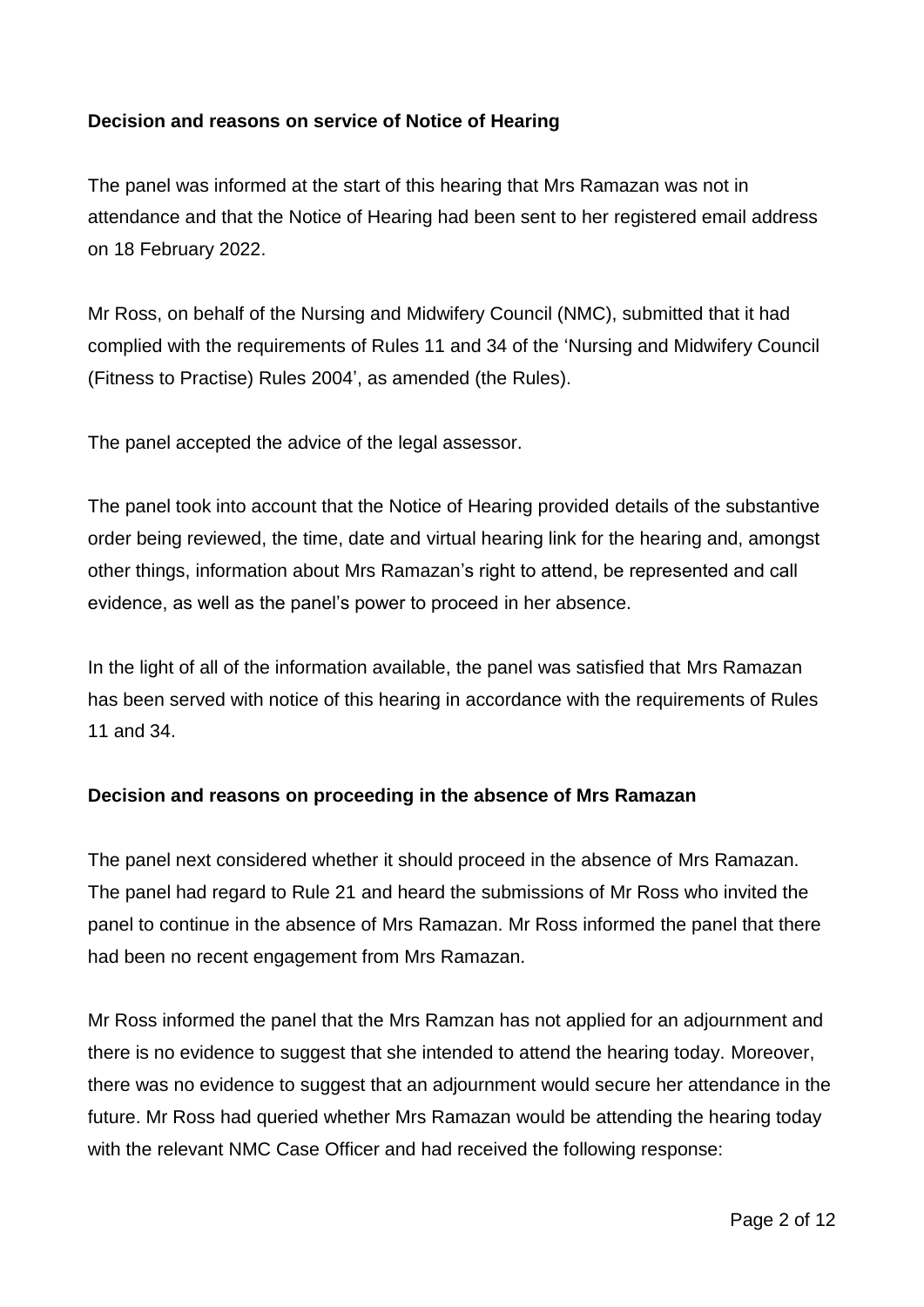*"The registrant has not responded to the Notice and I have not had any contact from her."*

The NMC Case Officer confirmed that there has been no recent contact with Mrs Ramazan. Mr Ross submitted that it was in the interests of justice to deal with this matter expeditiously and therefore invited the panel to proceed in the absence of Mrs Ramazan.

The panel accepted the advice of the legal assessor.

The panel has decided to proceed in the absence of Mrs Ramazan. In reaching this decision, the panel has considered the submissions of Mr Ross, the documentation before it, and the advice of the legal assessor. It has had particular regard to any relevant case law and to the overall interests of justice and fairness to all parties. It noted that:

- No application for an adjournment has been made by Mrs Ramazan;
- Mrs Ramazan has not engaged with the NMC since the last review and has not responded to any of the letters sent to her about this hearing;
- There is no reason to suppose that adjourning would secure her attendance at some future date; and
- There is a strong public interest in the expeditious review of the case as the order is due to expire on 1 May 2022.

In these circumstances, the panel has decided that it is fair, appropriate and proportionate to proceed in the absence of Mrs Ramazan.

### **Decision and reasons on review of the substantive order**

The panel decided to replace the current conditions of practice order with a suspension order for 9 months.

This order will come into effect at the end of 1 May 2022 in accordance with Article 30(1) of the 'Nursing and Midwifery Order 2001' (the Order).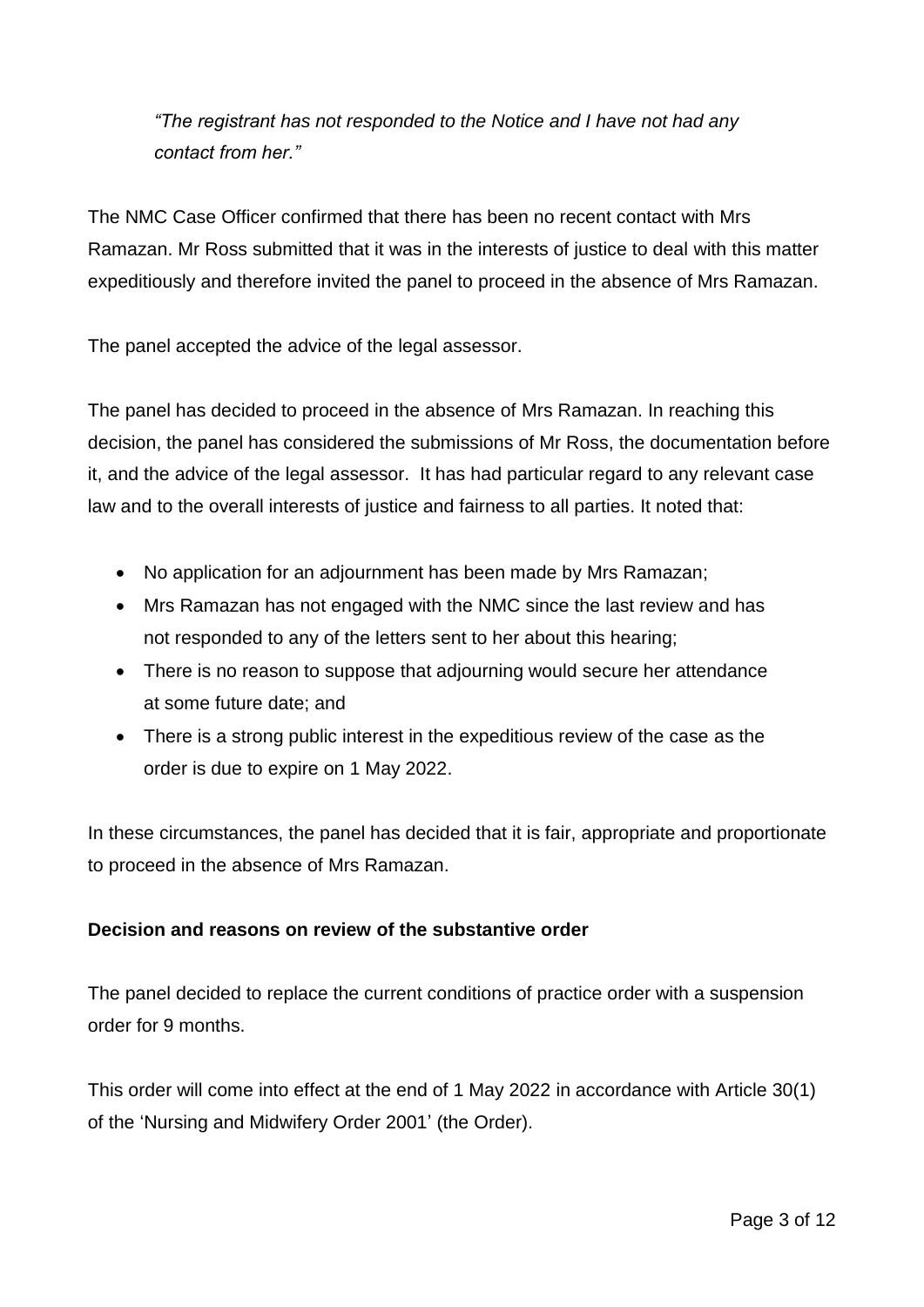This is the fifth review of a substantive conditions of practice order originally imposed for a period of 12 months by a Fitness to Practise Committee panel on 30 June 2017. This was reviewed on 21 June 2018 and the order was continued for a period of 12 months. The order was reviewed on a second occasion on 20 June 2019 and it was continued for a period of 12 months. The order was reviewed on a third occasion on 22 June 2020 and it was continued for a period of 9 months. The order was reviewed on a fourth occasion on 23 March 2021 and a new conditions of practice order was imposed for a period of 12 months.

The current order is due to expire at the end of 1 May 2022.

The panel is reviewing the order pursuant to Article 30(1) of the Order.

The charge found proved which resulted in the imposition of the substantive order was as follows:

*'That you, a registered nurse:* 

*1) Do not have the necessary knowledge of the English Language to practise safely and effectively;* 

*AND in light of the above, your fitness to practise is impaired by reasons of your lack of knowledge of English.'*

The fourth reviewing panel determined the following with regard to impairment:

*'The panel considered whether your fitness to practise remains impaired.* 

In its consideration of whether you have remedied your practice, the panel *took into account your submissions and was of the view that you were honest. It noted the difficulty in studying for and taking the IELTS test during the Covid-19 pandemic and took into account your continued engagement with the NMC. It also took into account your attempt to study for the IELTS test, albeit limited, and that you had now obtained studying*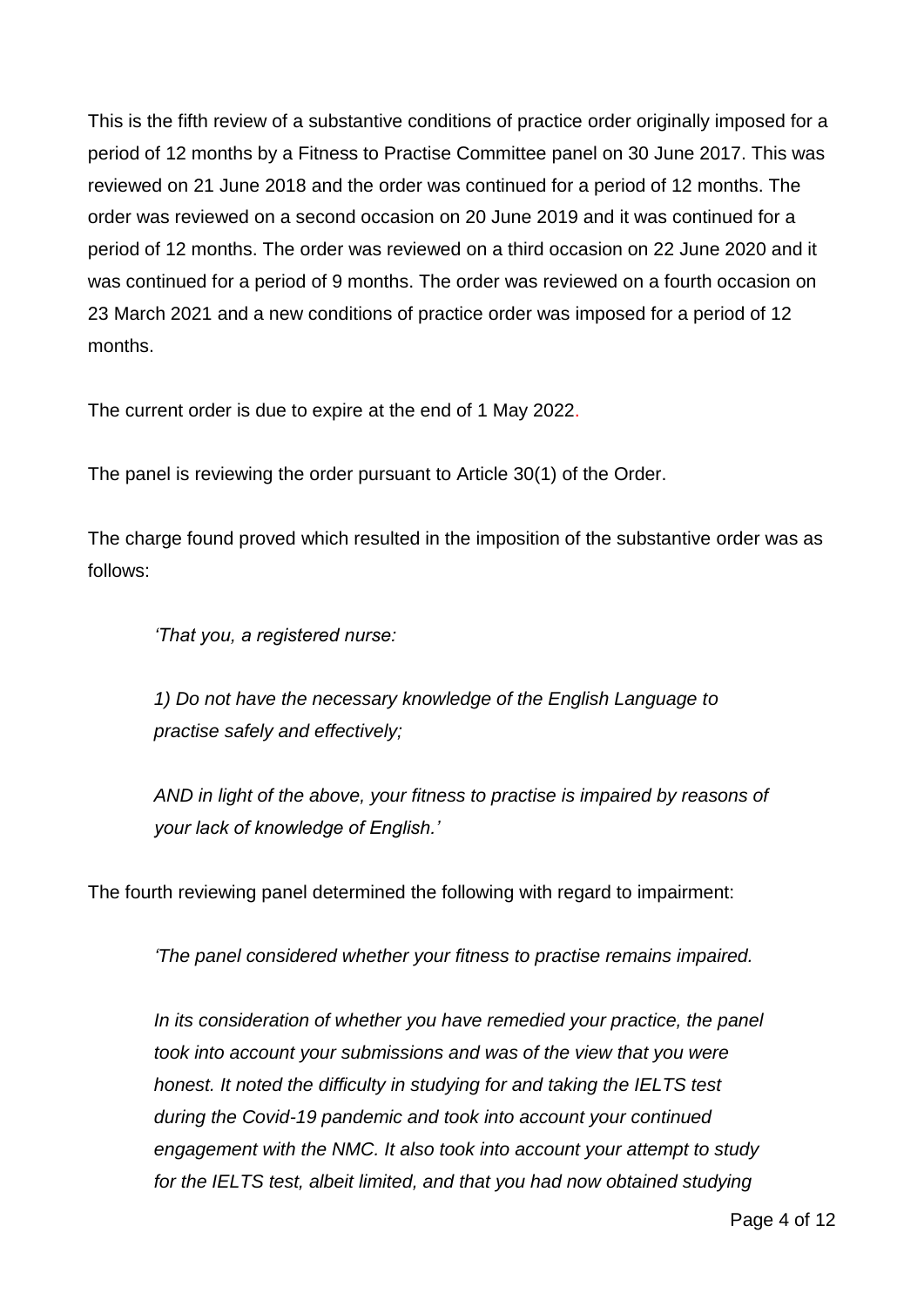*materials. It was of the view that some progress had been made. However, the panel had regard to the fact that you had not passed the IELTS test and therefore, had not complied with your conditions of practice order.*

*The panel therefore determined, that in the absence of any evidence of remediation, there remains a risk of harm to the public should you be allowed to practise without restriction. The panel therefore decided that a finding of continuing impairment is necessary on the grounds of public protection.*

*The panel has borne in mind that its primary function is to protect patients and the wider public interest which includes maintaining confidence in the nursing profession and upholding proper standards of conduct and performance. The panel determined that, in this case, a finding of continuing impairment on public interest grounds is also required.*

*For these reasons, the panel finds that your fitness to practise remains impaired.'*

The fourth reviewing panel determined the following with regard to sanction:

*'The panel next considered whether imposing a further conditions of practice order on your registration would still be a sufficient and appropriate response. The panel is mindful that any conditions imposed must be proportionate, measurable and workable.*

*The panel was of the view that a further conditions of practice order is sufficient to protect patients and the wider public interest, noting that the only issue affecting your fitness to practise is your knowledge of the English language. It was satisfied that a substantive conditions of practice order would protect the public whilst giving you more time to study and successfully pass the IELTS test, especially during the Covid-19 pandemic. The panel also noted your engagement with the NMC and*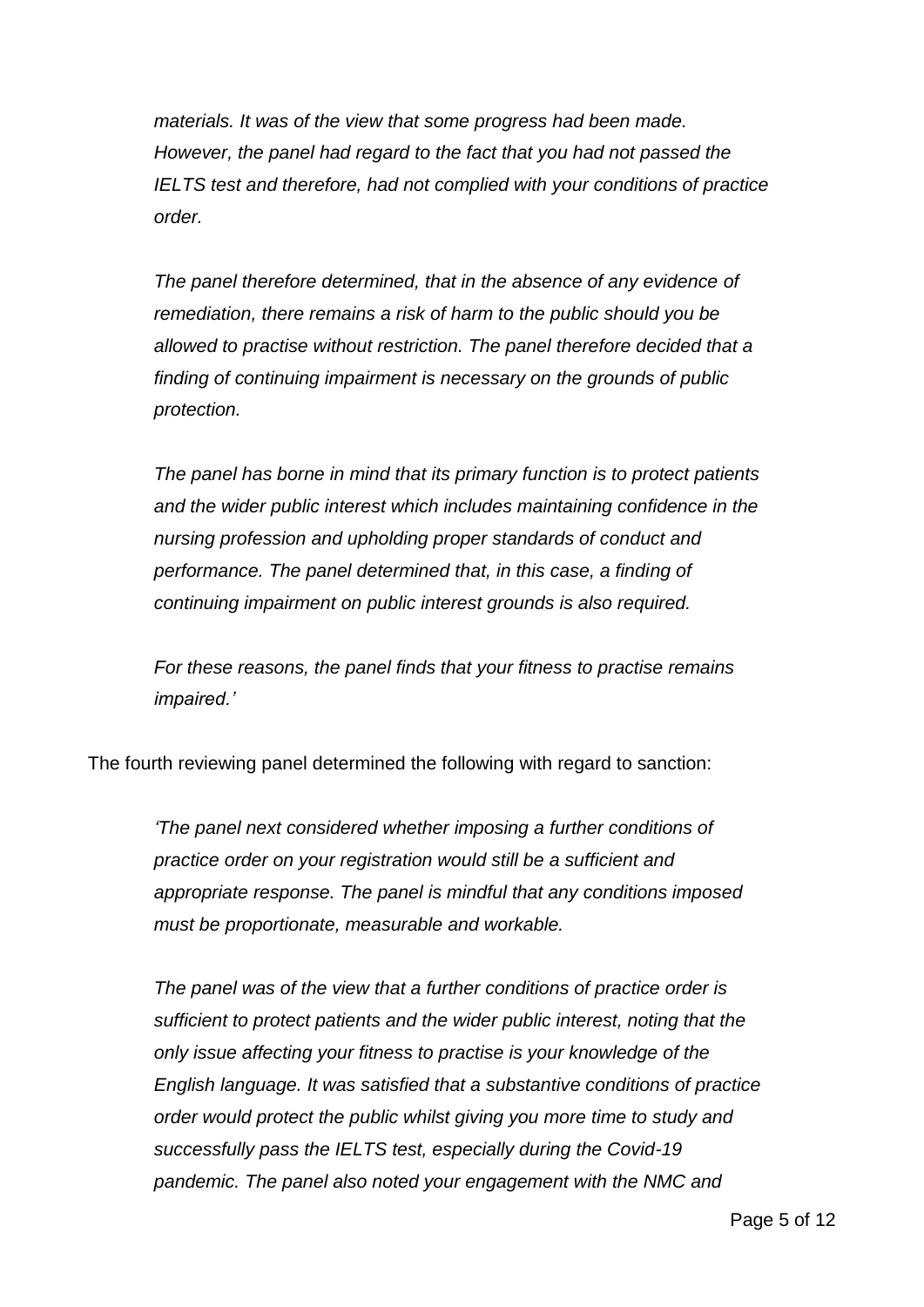*willingness to comply with any conditions imposed. The panel determined that it would be possible to formulate appropriate and practical conditions which would address the failings highlighted in this case.*

*The panel was of the view that to impose a suspension order or a strikingoff order would be wholly disproportionate and would not be a reasonable response in the circumstances of your case as you have stated your intention to improve your English and your continued engagement with the NMC.* 

*The panel reminds you that all sanctions up to and including a strike off order remains available to the next reviewing panel.*

*Accordingly, the panel determined, pursuant to Article 30(1)(c) to make a conditions of practice order for a period of 12 months, which will come into effect on the expiry of the current order, namely at the end of 1 May 2021. It decided to impose the following conditions which it considered are appropriate and proportionate in this case:*

*'For the purposes of these conditions, 'employment' and 'work' mean any paid or unpaid post in a nursing, midwifery or nursing associate role. Also, 'course of study' and 'course' mean any course of educational study connected to nursing, midwifery or nursing associates.'*

- 1.*Before you return to practise in the UK, you must pass the IELTS to the requisite NMC standard.*
- 2.*You must provide to the NMC a copy of the certificate of the IELTS test report form to show that you have met condition one within 28 days of receiving it, and at least 14 days before any NMC review hearing or meeting.*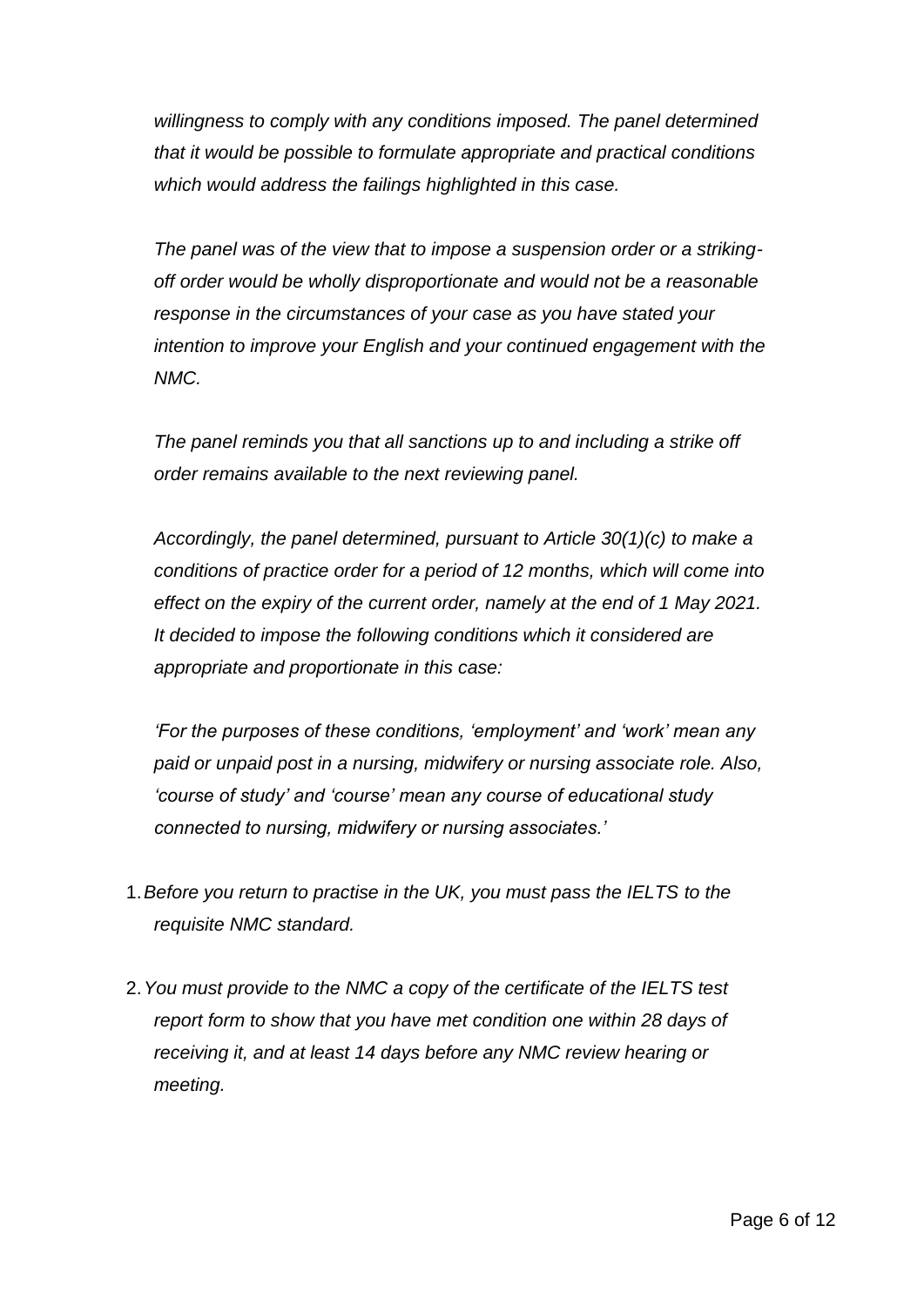- 3.*You must tell the NMC within 14 days of any nursing appointment (whether paid or unpaid) you accept within the UK or elsewhere, and provide the NMC with contact details of your employer.*
- 4.*You must tell the NMC about any professional investigation started against you and/or any professional disciplinary proceedings taken against you within 14 days of you receiving notice of them.*
- 5.*a) You must within 14 days of accepting any post or employment requiring registration with the NMC, or any course of study connected with nursing or midwifery, provide the NMC with the name/contact details of the individual or organisation offering the post, employment or course of study.*

*b) You must within 14 days of entering into any arrangements required by these conditions of practice provide the NMC with the name and contact details of the individual/organisation with whom you have entered into the arrangement.*

- 6.*You must immediately inform the following parties that you are subject to a conditions of practice order under the NMC's fitness to practise procedures, and disclose to them the conditions listed at 1 to 5 above:*
	- (a) *Any organisation or person employing, contracting with, or using you to undertake nursing work.*
	- (b) *Any agency you are registered with or apply to be registered with (at the time of application) to provide nursing or midwifery services.*
	- (c) *Any prospective employer (at the time of application) where you are applying for any nursing or midwifery appointment.*
	- (d) *Any educational establishment at which you are undertaking a course of study connected with nursing or midwifery, or any such establishment to which you apply to take such a course (at the time of application).*

*The period of this order is for 12 months'*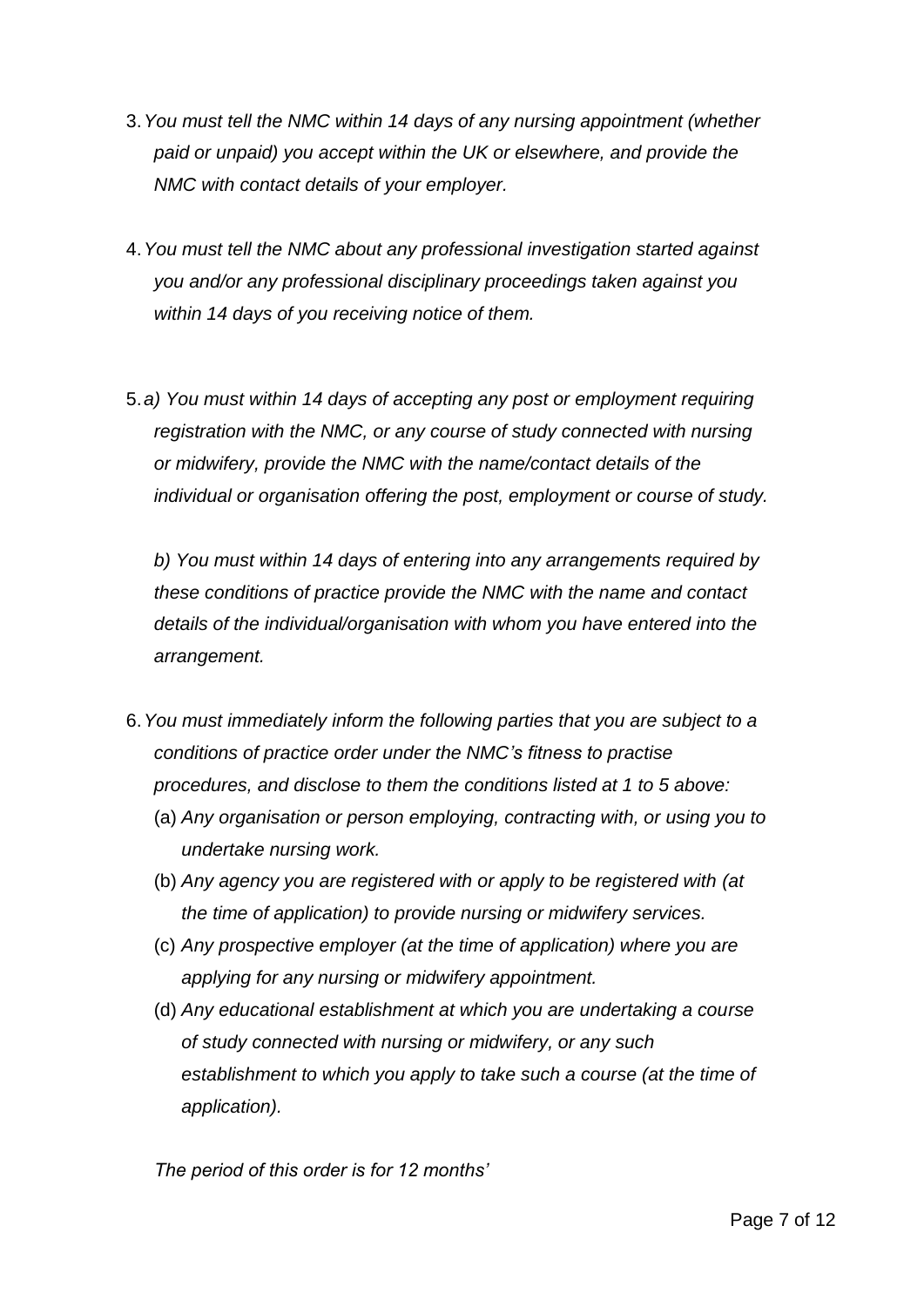#### **Decision and reasons on current impairment**

The panel has considered carefully whether Mrs Ramazan's fitness to practise remains impaired. Whilst there is no statutory definition of fitness to practise, the NMC has defined fitness to practise as a registrant's suitability to remain on the register without restriction. In considering this case, the panel has carried out a comprehensive review of the order in light of the current circumstances. Whilst it has noted the decision of the last panel, this panel has exercised its own judgement as to current impairment.

The panel has had regard to all of the documentation before it and has taken account of the submissions made by Mr Ross on behalf of the NMC.

Mr Ross invited the panel to exercise its judgement in determining whether Mrs Ramazan should be permitted to return to practise unrestricted. He submitted that the NMC take no stance with regard to this issue and remains neutral.

Mr Ross reminded the panel of the factual circumstances in which the initial referral arose in 2015. He further reminded the panel that a conditions of practice order was originally imposed at a substantive hearing in 2017 where the panel found that Mrs Ramazan did not have the necessary knowledge of the English language to enable her to practise safely and effectively. Mr Ross also summarised the progression of this matter through NMC substantive order review hearings.

Mr Ross informed the panel that the conditions of practice order was reviewed in 2018 and Mrs Ramazan attended the hearing. She had told the panel on that occasion that she was in the process of working on her language skills by way of reading books, listening to CDs and watching television with subtitles. The panel extended the order for a period of 12 months.

The order was reviewed in 2019 and Mrs Ramazan was not in attendance. The panel noted that there was no material change in circumstances and the order was extended for a period of 12 months.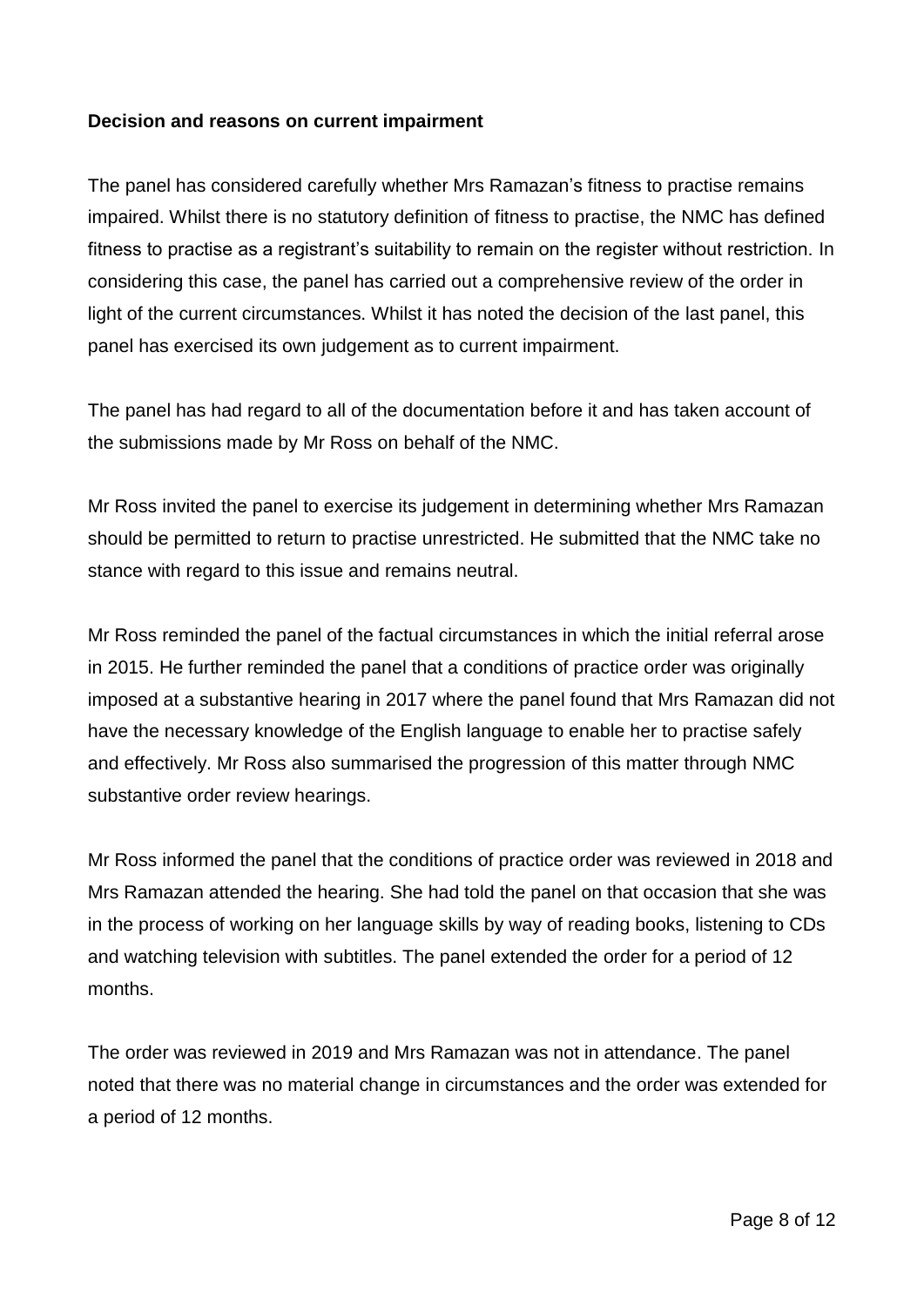The order was further reviewed in 2020 and Mrs Ramazan attended the hearing. She informed the panel that she had taken the IELTS test and received a Level 5 score overall, which fell short of the Level 7 NMC requirement. Mrs Ramazan informed the panel that she continued to work on her English skills, however, she was adversely impacted by the COVID-19 pandemic which prevented her from engaging with classes. The order was extended for a period of 9 months.

The most recent review of the order took place in March 2021. The panel on that occasion decided to impose a new order for a period of 12 months. It decided not to strike off Mrs Ramazan as she was engaging with the NMC and stated that her intention was to undertake further English language classes.

Turning to the review task before the panel today, Mr Ross informed the panel that it appeared that there has been no relevant change in circumstances since the last review hearing. Mrs Ramazan does not appear to have completed the IELTS test to the required NMC Level 7 standard (or any other NMC recognised occupational English language test).

Mr Ross reminded the panel of the neutral stance of the NMC and invited the panel to consider whether Mrs Ramazan's fitness to practise remains impaired and if so, whether an appropriate order is in place.

The panel heard and accepted the advice of the legal assessor.

In reaching its decision, the panel was mindful of the need to protect the public, maintain public confidence in the profession and to declare and uphold proper standards of conduct and performance.

The panel considered whether Mrs Ramazan's fitness to practise remains impaired.

The panel noted that there had been no relevant change in circumstances in relation to Mrs Ramazan's completion of an occupational English language test. There was no information before it to suggest that Mrs Ramazan had taken the IELTS test and achieved a Level 7, which is the NMC requirement. The panel was mindful of NMC Guidance on English language requirements which states that nurses must be able to speak English to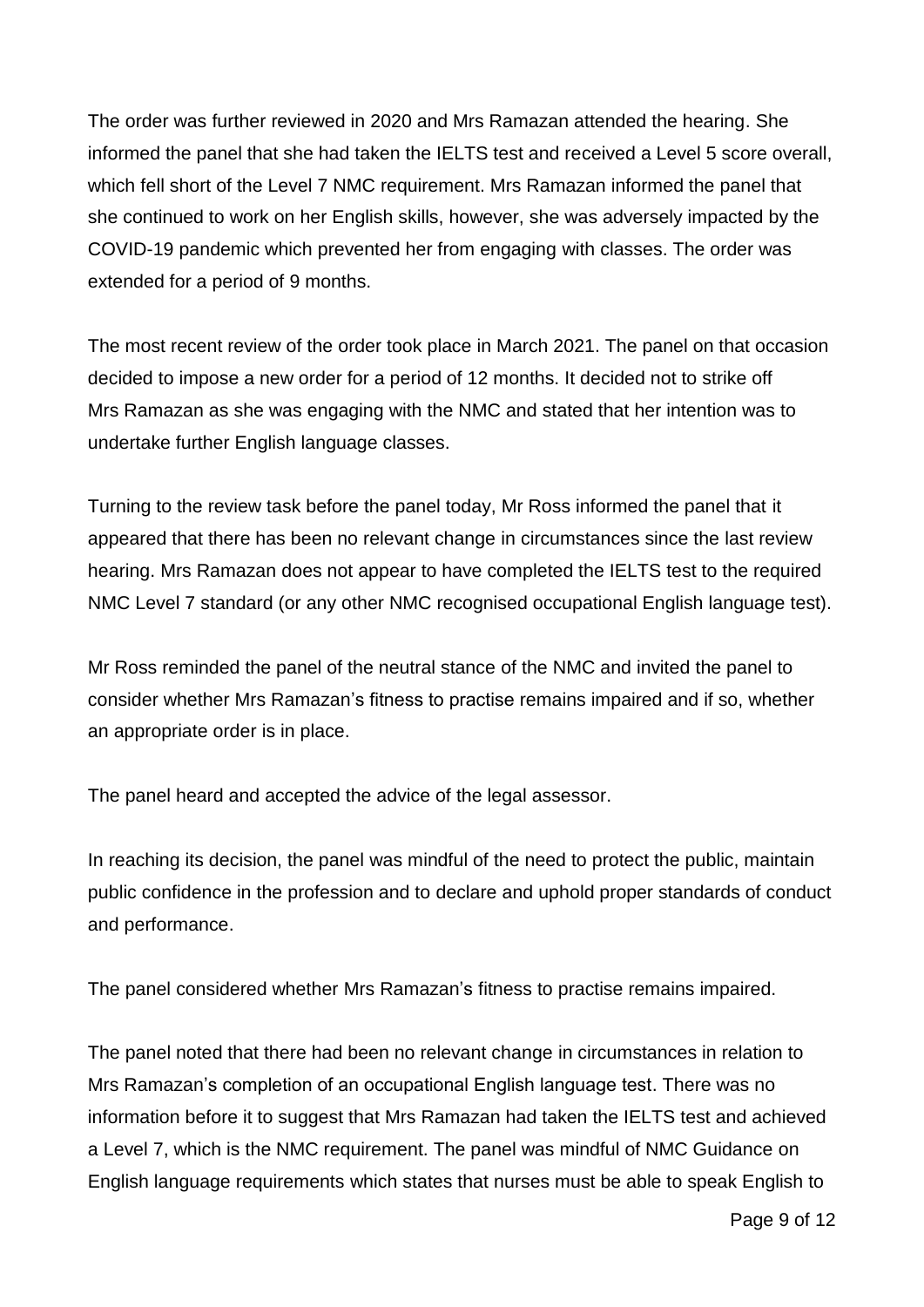a level which enables them to practise safely and effectively. The panel noted that a sufficient level of English is required to enable nurses to speak to patients to assess their needs, inform them of their treatment, seek consent and receive feedback.

The panel determined that the level of risk to the public in this matter remains high as Mrs Ramazan has not yet evidenced her English language skills to the required NMC standard. The panel therefore determined that Mrs Ramazan's fitness to practise remains impaired on the ground of public protection.

The panel has borne in mind that its primary function is to protect patients and the wider public interest which includes maintaining confidence in the nursing profession and upholding proper standards of conduct and performance. The panel determined that, in this case, a finding of continuing impairment on public interest grounds is also required.

For these reasons, the panel finds that Mrs Ramazan's fitness to practise remains impaired.

#### **Decision and reasons on sanction**

Having found Mrs Ramazan's fitness to practise currently impaired, the panel then considered what, if any, sanction it should impose in this case. The panel noted that its powers are set out in Article 30 of the Order. The panel has also taken into account the 'NMC's Sanctions Guidance' (SG) and has borne in mind that the purpose of a sanction is not to be punitive, though any sanction imposed may have a punitive effect.

The panel first considered whether to take no action but concluded that this would be inappropriate in view of the seriousness of the case. The panel decided that it would be neither proportionate nor in the public interest to take no further action.

It then considered the imposition of a caution order but again determined that, due to the seriousness of the case, and the public protection issues identified, an order that does not restrict Mrs Ramazan's practice would not be appropriate in the circumstances. The SG states that a caution order may be appropriate where *'the case is at the lower end of the spectrum of impaired fitness to practise and the panel wishes to mark that the behaviour*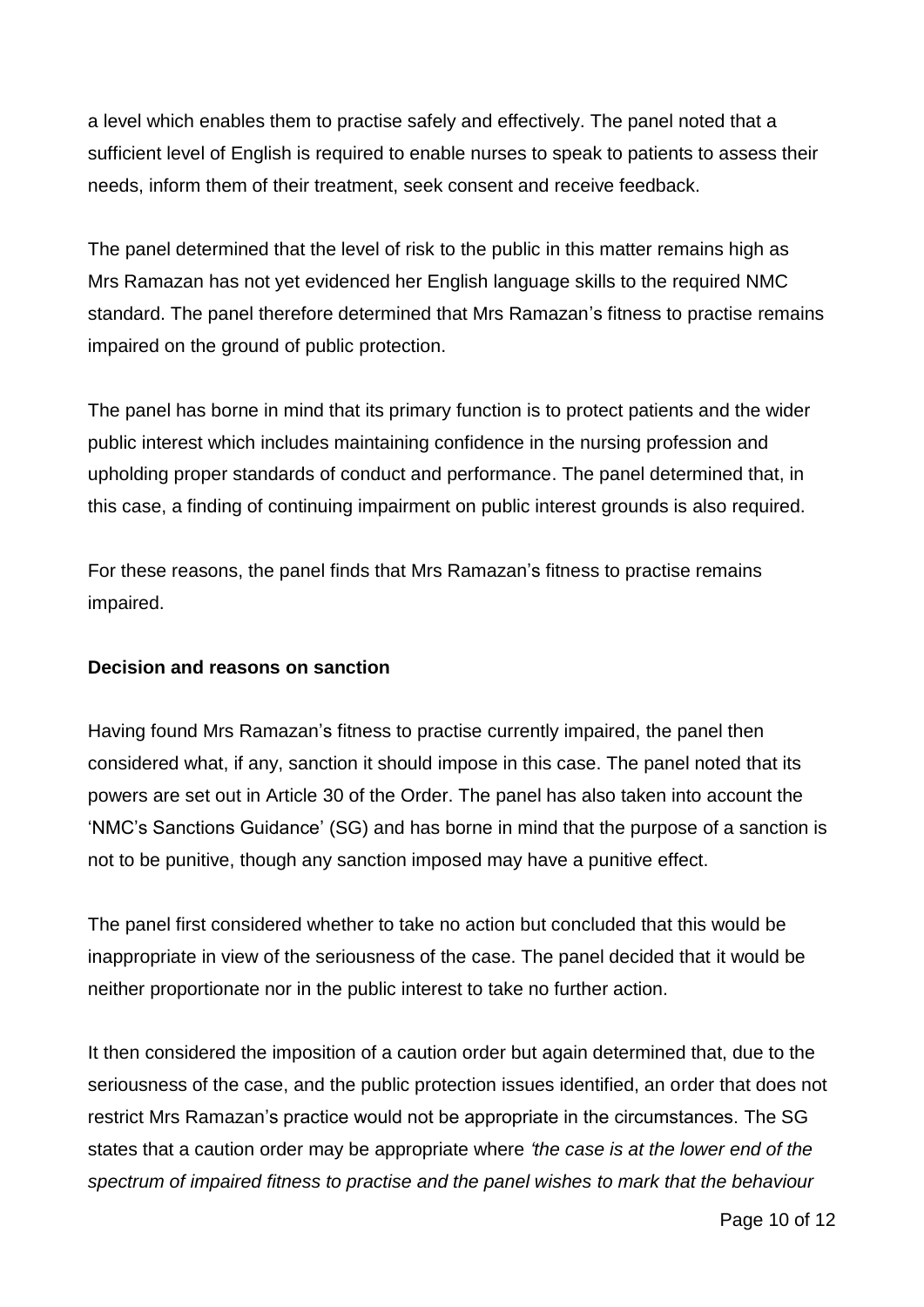*was unacceptable and must not happen again.*' The panel considered that a caution order would be inappropriate in view of the language issue identified. The panel decided that it would be neither proportionate nor in the public interest to impose a caution order.

The panel next considered whether imposing a conditions of practice order on Mrs Ramazan's registration would still be a sufficient and appropriate response. The panel is mindful that any conditions imposed must be proportionate, measurable and workable.

The panel was mindful that a conditions of practice order has been in place since 2017 with limited steps taken by Mrs Ramazan towards achieving the required standard in the English language in either the IELTS test or OET test. This panel was of the view that the current conditions of practice are unworkable and not appropriate as in practical terms they are tantamount to suspension as she cannot work under these conditions given that her level of English is below that required for safe and effective nursing practice. The panel concluded that no workable conditions of practice could be formulated which would protect the public or satisfy the wider public interest.

The panel seriously considered whether a striking off order was appropriate in the circumstances of this case given the significant length of time that has elapsed by this fifth review and apparent lack of progress. However, the panel was mindful of Mrs Ramazan's prior engagement with the NMC, her past willingness to improve her English skills and the impact of the COVID-19 pandemic on her ability to improve her English skills. Bearing in mind fairness and proportionality, the panel has decided to allow Mrs Ramazan a further opportunity to demonstrate the relevant proficiency in English noting that if she was struck off, it would take her 5 years before she could even apply to be restored to the register.

The panel determined therefore that a suspension order is the appropriate sanction which would both protect the public and satisfy the wider public interest. Accordingly, the panel determined to impose a suspension order for a period of 9 months, which would provide Mrs Ramazan with an opportunity to demonstrate commitment in taking steps to achieving the required standard of English proficiency in an IELTS or OET assessment. It considered this to be the most appropriate and proportionate sanction available.